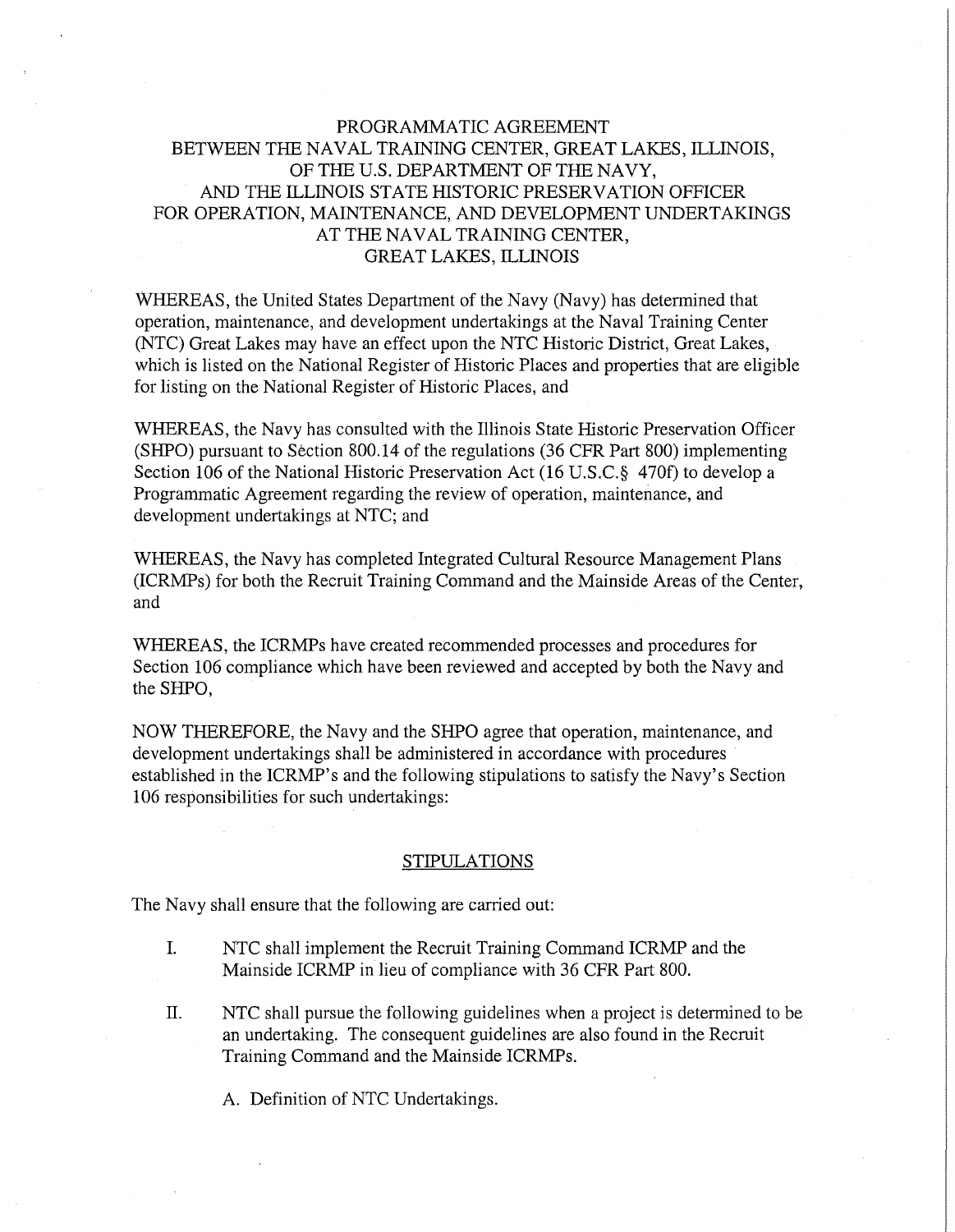An undertaking, as defined in 36 CFR § 800.16(y), "means a project, activity, or program funded in whole or in part under the direct or indirect jurisdiction of a Federal agency, including those carried out by or on behalf of a Federal agency; those carried out with Federal financial assistance; those requiring a Federal permit, license or approval; and those subject to State or local regulation administered pursuant to a delegation or approval by a Federal agency."

B. Undertakings that may affect Cultural Resources.

The following activities conducted by NTC have been identified as having the potential to affect cultural resources and thus must be classified as undertakings and are subject to the review and compliance process:

- 1. Regular building maintenance and repair that does not take into account the historic character of the building or site in matching material, size, dimension, or color.
- 2. Activities required by or undertaken to comply with the Americans with Disabilities Act.
- 3. Interior rehabilitation of **NRHP** eligible buildings that affects exterior appearance.
- 4. Ground disturbing activities, such as but not limited to landscaping, laying foundations for new facilities, construction for new utility/water/sewage lines, construction of new roads/paved surfaces or temporary access roads to work sites, and the grading and regrading of existing terrain.
- 5. Modifications to existing historic buildings or buildings adjacent to historic buildings, such as but not limited to additions, interior and exterior alterations, demolition, and the replacement of materials and features.
- 6. Current and future military training activities.
- 7. Removal of earth from NTC lands for use as fill dirt.
- C. Undertakings that will not affect Cultural Resources.

Certain activities carried out at NTC on a routine basis have no effect on cultural resources and are thus exempt from consideration from the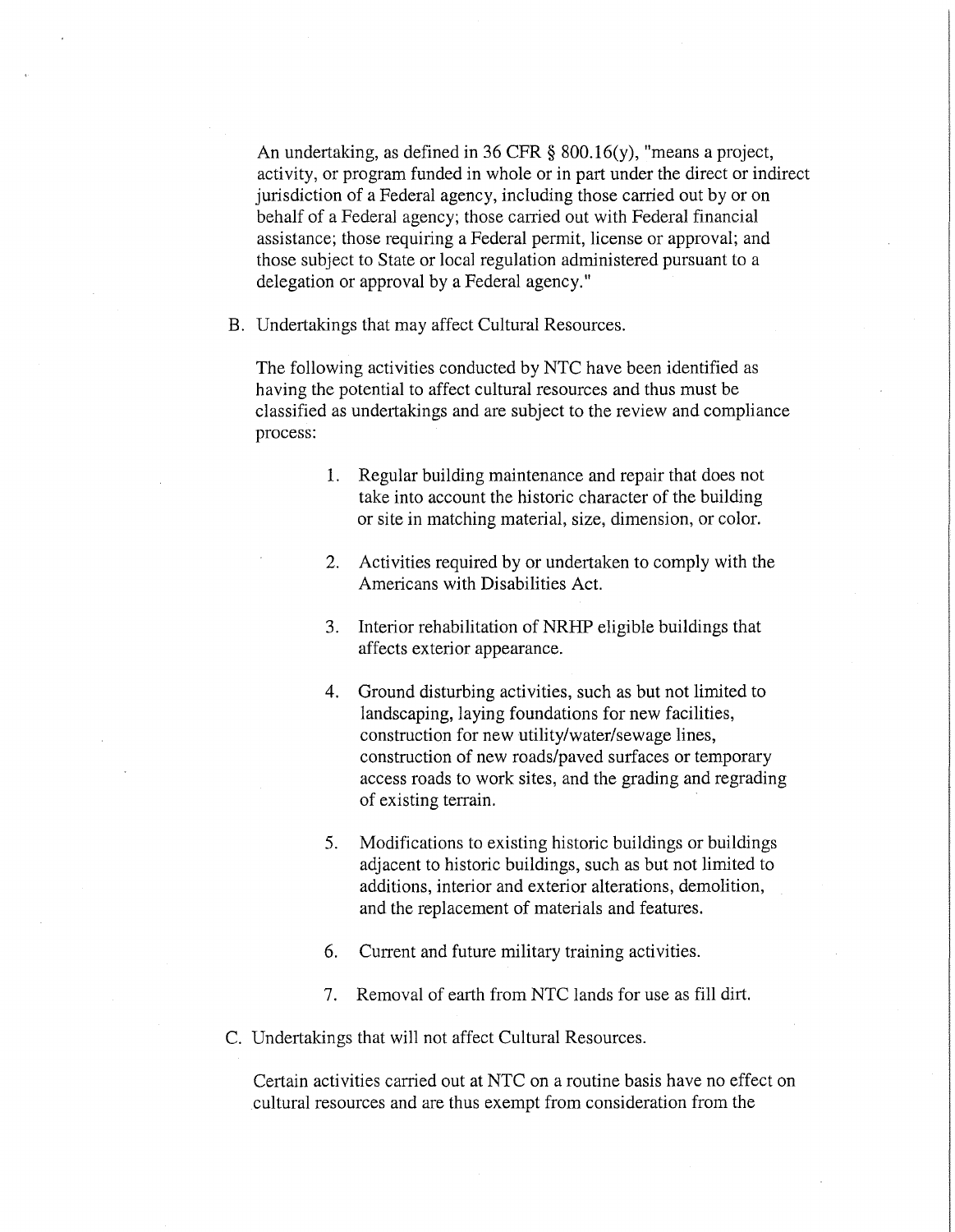compliance process. These activities may proceed without notice to the SHPO or the Advisory Council on Historic Preservation (the "Council") and consist of the following:

> 1. Sidewalk, street, and gutter repair as long as these activities are confined to existing sidewalks, streets, and gutters and no ground-disturbing activities are planned.

2. Work or new construction that is (a) not immediately adjacent to a historic property eligible for the NRHP or (b) in areas designated as not requiring additional survey work.

3. Maintenance of existing landscaping and trees. This includes care of lawns and shrubs over NRHP eligible archaeological sites.

4. Interior rehabilitation of NRHP eligible buildings if there are no significant interior architectural features and the rehabilitation will not affect the exterior appearance of the building. Areas of significant interior architectural features include the first and second floors of Building 1 and the first floor of Building 3 hallways, because they present much of the decor and beauty of the original construction.

5. Minor, in-kind repair or replacement of building or site features, elements, or materials of NRHP eligible buildings such that original/significant historic fabric is matched in material, size, dimension, color, texture, finish, construction details, and all other visual qualities.

6. Modification to heating, ventilation and air conditioning (HV AC), plumbing, or electrical systems provided that such work does not affect the exteriors or significant interior features of NRHP eligible buildings.

7. Ground-disturbing activities in areas that have received adequate archaeological surveys with provisions for unexpected discoveries.

- III. NTC shall prepare an annual report on its implementation of the ICRMPs and provide this report to the SHPO for review, comment, and/or consultation as needed.
- IV. NTC shall update the ICRMPs on a five-year (5) basis to ensure continuing compliance and accommodate new data.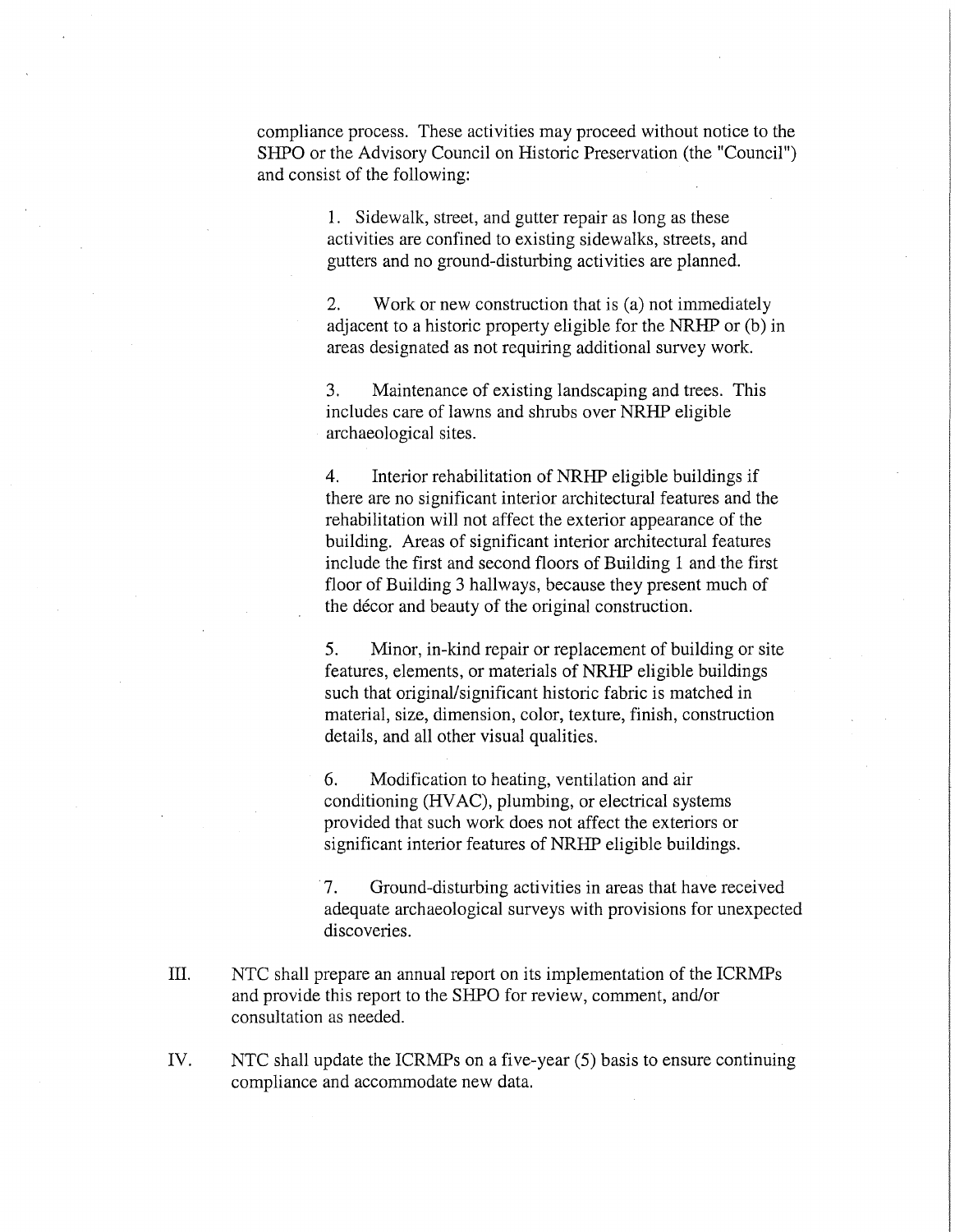- V. NTC shall ensure that all reports on activities carried out pursuant to this agreement are provided to the SHPO, and upon request, other interested parties.
- VI. The Base Historic Preservation Officer at NTC shall ensure that all cultural resource activities carried out pursuant to this Agreement are conducted by or under the direct supervision of a qualified individual(s) as set forth in the Secretary of the Interior's Historic Preservation Professional Qualification Standards dated June 12/1007 and published at 62 FR 33708-01.
- VII. This Agreement shall be in effect for ten (10) years from the date of its execution. Before the end of the fifth  $(5<sup>th</sup>)$  year, the Agreement shall be reviewed by the Navy and the SHPO for possible modifications, termination, or extension. The parties then would indicate, by letter, that a review was accomplished, agreeing to its continuation.
- VIII. The Navy Public Works Officer shall retain documentation for all operation, maintenance, and development undertakings, specifically all undertakings with the potential to affect NRHP registered or NRHP eligible buildings, or known or unknown archeological sites, for a period not less than two years or as established by the Navy, which ever is greater after completion of the undertaking. This documentation shall include photographs showing existing conditions prior to the project start, work description, and photographs of the completed project.

The SHPO may perform on-site review of completed projects to ensure compliance with this Agreement. The Public Works Officer shall be notified in writing, thirty (30) days prior to an on-site review and the review shall not exceed one (1) day in duration. this notification will include projects to be reviewed. Within thirty (30) days of the on-site review, the SHPO will provide the Public Works Officer a summarized report of findings. All other visits must be coordinated with the Public Works Officer.

A report summarizing historic and archeological resource projects shall be provided to the SHPO and the Council annually. Summaries of the work accomplished in each project shall be approximately one concise paragraph.

The SHPO may provide training to the Public Works Officers and other base officials on the Navy's responsibilities pursuant to Section 106 of the NHPA.

IX. Should any party to this Agreement object to any actions proposed in relation to an undertaking pursuant to this Agreement, the Navy shall consult with the objecting party to resolve the objection. If the Navy determines that the objection cannot be resolved, it shall request the further comments of the Council pursuant to 36 CFR Section 800.6(b). Any Council comment provided in response to such a request shall be taken into account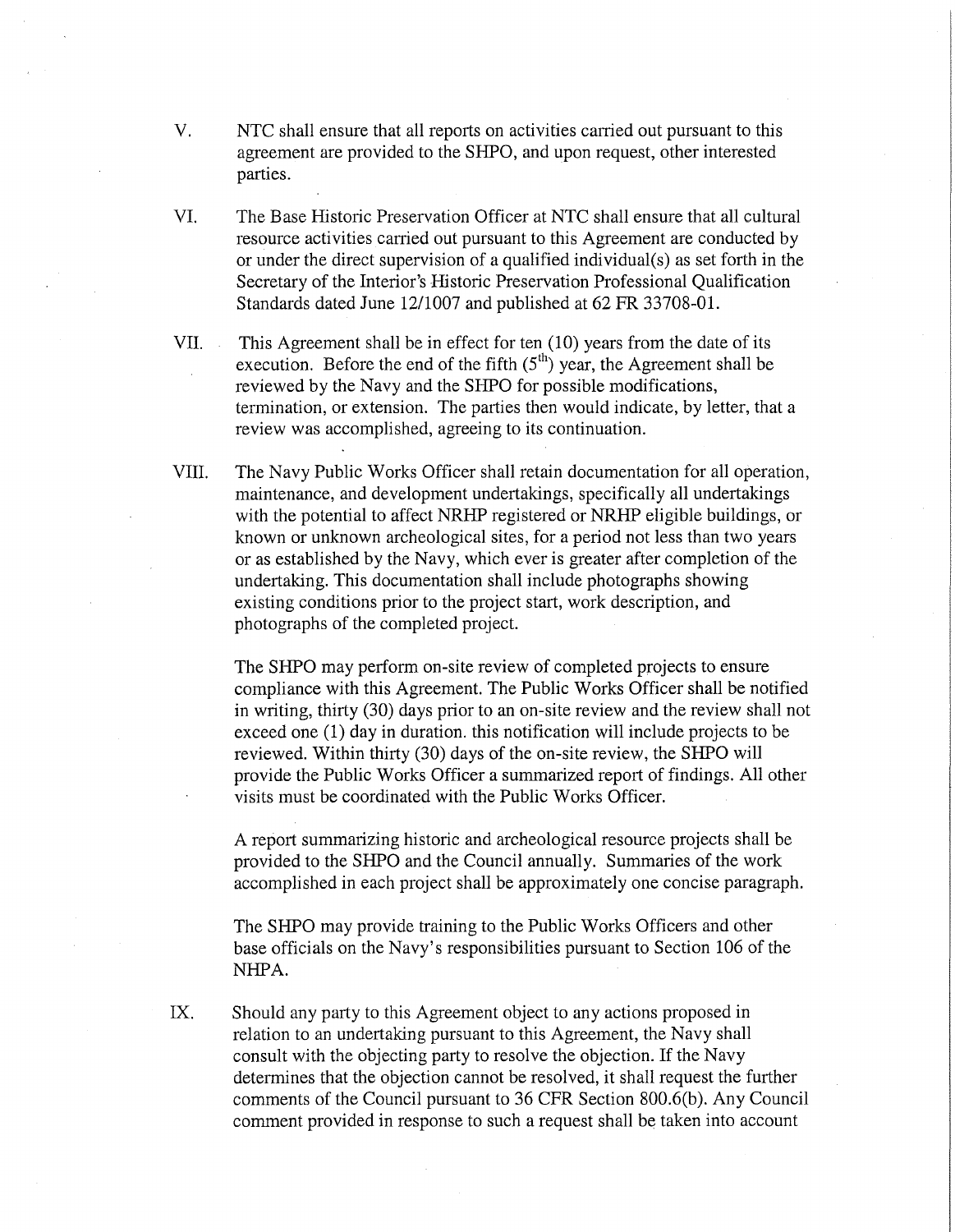by the Navy in accordance with 36 CFR Section 800.6(b)(2) with reference only to the subject of the dispute; the responsibility of the Navy to carry out all actions under this Agreement that are not the subject of the dispute shall remain unchanged. If any of the parties to this Agreement believe that the terms of the Agreement cannot be carried out, or than an amendment to the terms of the Agreement is required, that party shall immediately notify the other parties and request consultation to amend this Agreement. The process of amending the Agreement shall be the same as that exercised in creating the original Agreement.

X. All requirements set forth in this Agreement requiring the expenditure of Navy funds are expressly subject to the availability of appropriations and the requirements of the Anti-Deficiency Act (31 U.S.C. § 1341). No obligation undertaken by the Navy under the terms of this Agreement shall require or be interpreted to require a commitment to expend funds not appropriated for a particular purpose. If the Navy cannot perform any obligation set forth in this Agreement due to the unavailability of funds, the Navy, the SHPO, and/or the Council intend the remainder of the Agreement to be executed. Any obligation under the Agreement which cannot be performed due to the unavailability of funds, must be renegotiated between the Navy, the SHPO, and the Council.

Execution of this Agreement and carrying out its terms evidences that the Navy has satisfied its Section 106 responsibilities for all individual undertakings of the program addressed herein.